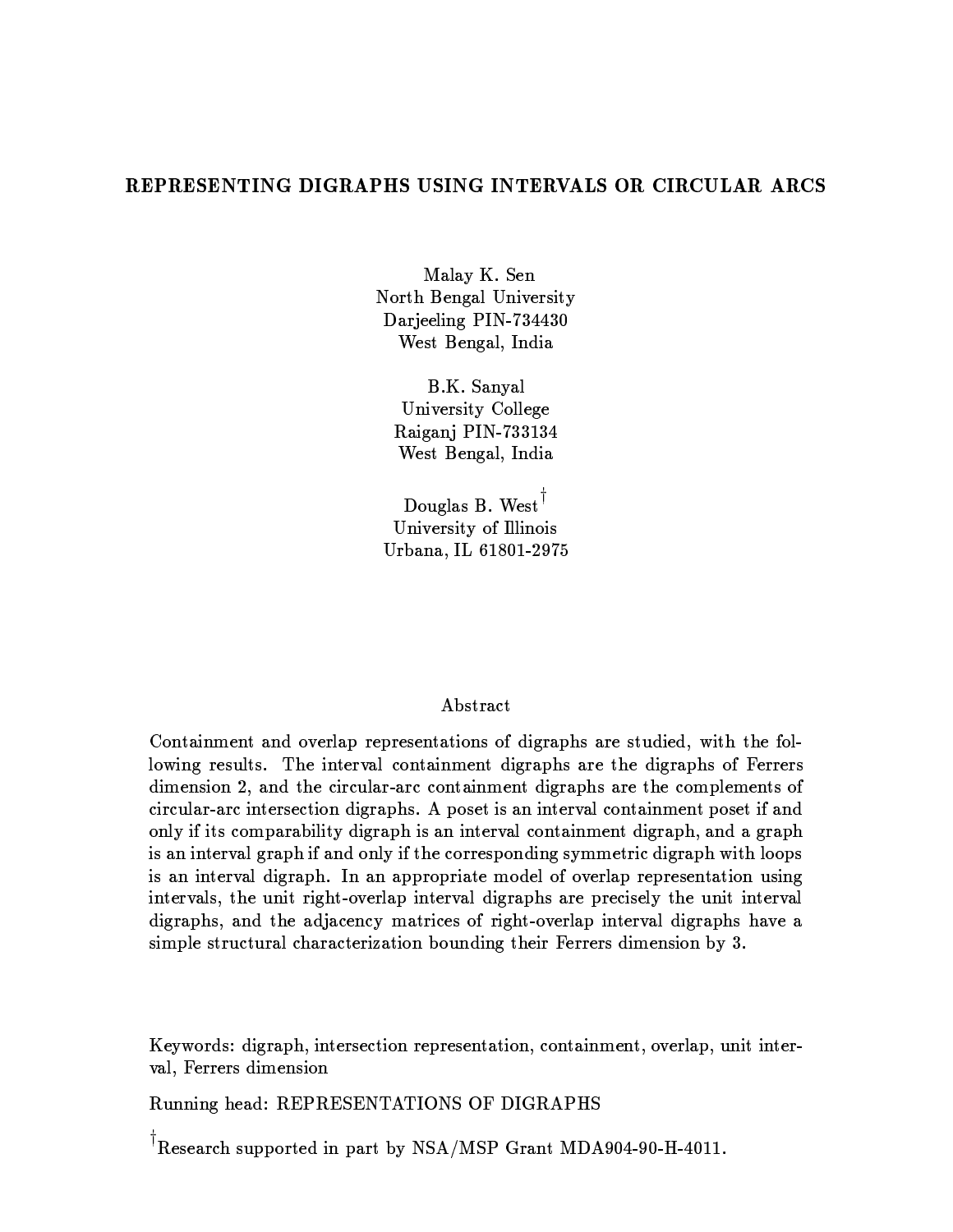### 1. INTRODUCTION

The intersection graph of a family of sets  $F = \{S_v\}$  is the graph with vertices corresponding to the sets such that vertices are adjacent if and only if the corresponding sets intersect. Many classes of intersection graphs in which the sets are restricted in some way have been studied; the best known class is the *interval graphs*; these are the graphs with intersection representations in which  $F$  is a family of intervals on a line.

In  $(17,18,19)$ , we studied an analogous model for representation of digraphs. The *in*tersection digraph of a family  $F = \{(S_v, T_v): v \in V\}$  is the digraph with vertex set V in which there is an edge from u to v if and only if  $S_u$  intersects  $T_v$ . A digraph is an *interval digraph* if F is a family of pairs of intervals on a line. Given a graph  $G$ , the adjacency matrix of the corresponding "symmetric digraph with loops"  $D(G)$  is obtained from the adjacency matrix of  $G$  by adding 1's on the diagonal. Many results about interval digraphs in [17,18,19] are generalizations of results about interval graphs, because G is an interval graph if and only  $D(G)$  is an interval digraph (see section 2).

Subclasses of interval digraphs have been studied. If the intervals all have the same length, we obtain a *unit interval digraph* [19]. If  $T_v \subseteq S_v$  for all v, we obtain an *interval* nest digraph; these were introduced and characterized by Prisner [15]. We can extend the study of intersection graphs of subtrees of a tree to intersection digraphs of pairs of subtrees of a tree. Every digraph is the intersection digraph of a family of pairs of subtrees of a star, so it makes sense to define the *leafage* of a digraph to be the minimum number of leaves in the host tree of a subtree intersection representation. Interval digraphs correspond to leafage 2; leafage is studied in  $|12|$ .

In this paper, we study generation of digraphs by models related to intersection. This mirrors investigations for undirected graphs. In a *containment representation* for undirected graphs, edges correspond to containment of sets  $S_u \subset S_v$  or  $S_u \supset S_v$ . In an overlap *representation*, edges correspond to pairs of sets that intersect without either set containing the other. Classes of containment graphs have been studied by Golumbic [7,8] and Golumbic and Scheinerman [9]; overlap representations by intervals have been studied by Fournier [5].

We extend these models to representations of digraphs. The *containment digraph* of a family  $F = \{(S_v, T_v): v \in V\}$  is the digraph with vertex set V in which there is an edge from u to v if and only if  $S_u$  properly contains  $T_v$ . It is easy to represent any digraph as a containment digraph; given vertex set  $V = \{v_i\}$ , let  $T_{v_i} = \{i\}$ , and let  $S_{v_i}$  be the the element  $-i$  together with  $\{j: v_j \in N^+(v_i)\}$ , where  $N^+(v_i)$  is the set of successors (outneighbors) of  $v_i$ . Naturally, we wish to restrict the pairs of sets in F to obtain interesting classes of digraphs. If  $F$  is a family of pairs of intervals, then the resulting containment digraph is called an *interval containment digraph*. The characterization of interval containment digraphs uses Ferrers digraphs, introduced independently by Guttman [10] and Riguet [16], which are those whose successor sets are linearly ordered by inclusion, which is equivalent to transformability of the adjacency matrix by independent row and column permutations to a 0.1-matrix in which the 1's are clustered in the form of a Ferrers diagram. The Ferrers dimension of a digraph  $D$  is the minimum number of Ferrers digraphs whose intersection is  $D$ . In section 2 we observe that the digraphs of Ferrers dimension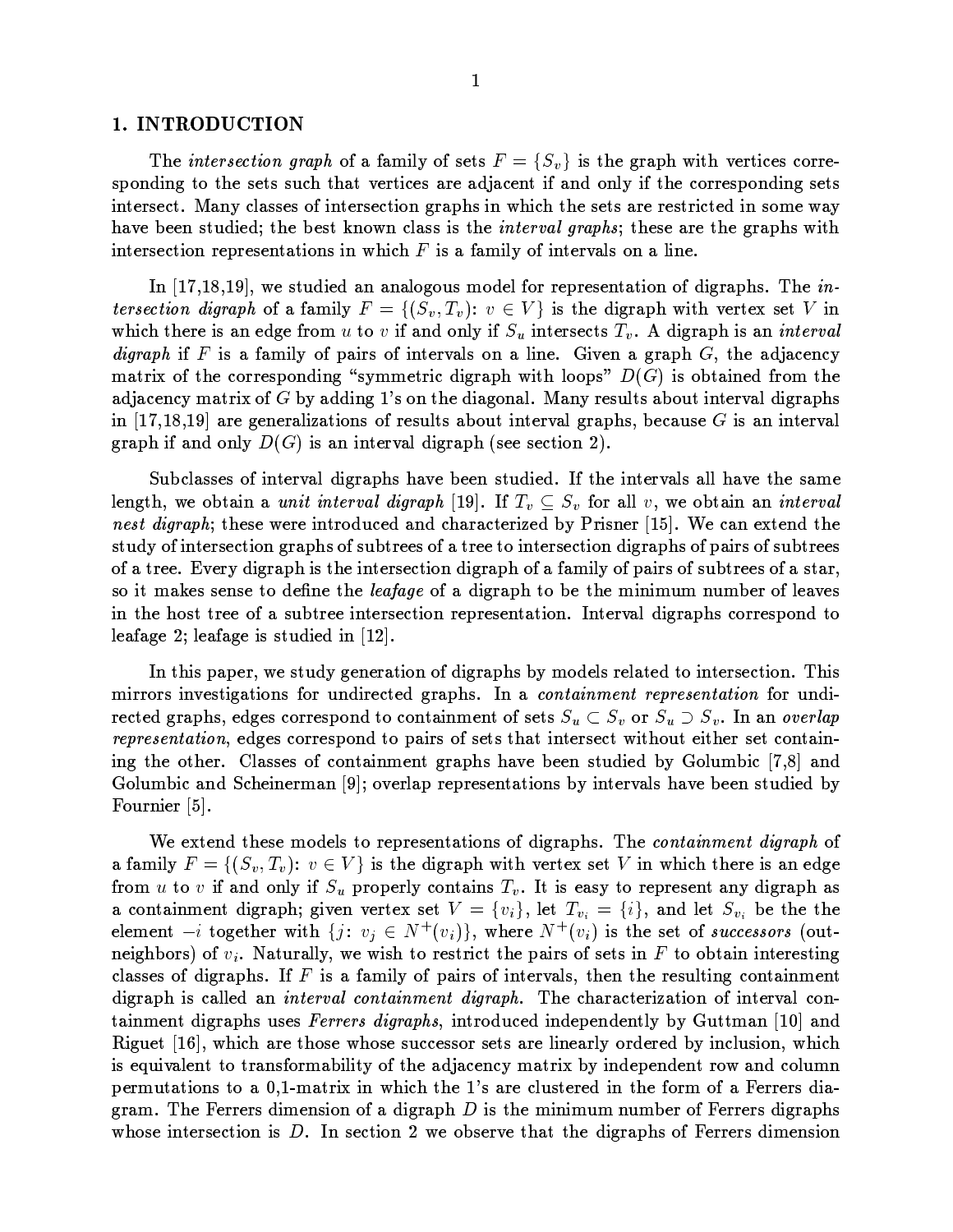2, characterized independently by Cogis [2] and Doignon, Ducamp, and Falmagne [3], are precisely the interval containment digraphs.

Just as interval digraphs are closely related to interval graphs, so interval containment digraphs are closely related to interval containment posets. A containment representation of a poset assigns each element  $x \in P$  a set  $S_x$  such that  $x \lt y$  if and only if  $S_x \subset S_y$ . It is well known that interval containment posets are precisely the posets of dimension  $2 \, [4,13]$ . Furthermore, the Ferrers dimension of the comparability digraph of a poset (a digraph that is reflexive, antisymmetric, and transitive) equals the order dimension of the posets  $[1,3]$ . Hence it is not surprising that interval containment digraphs are precisely the digraphs of Ferrers dimension 2, which we prove in Section 2. Together, these results imply that a poset  $P$  is an interval containment poset if and only if its comparability digraph is an interval containment digraph. Unlike the corresponding result about interval intersection graphs, this does not yet have have a direct proof.

When  $F$  is restricted to be a family of arcs on a circle, we obtain the undirected *circular-arc graphs* characterized by Tucker [20] (see [6] for a survey). In [17], we studied the intersection digraphs of families of ordered pairs of arcs on a circle, calling these *circular-arc digraphs*. In section 3 we characterize the circular-arc containment digraphs, proving that D is a circular-arc containment digraph if and only if its complement D (the digraph whose adjacency matrix is the difference between the the adjacency matrix of D and the matrix of all  $1$ 's) is a circular-arc (intersection) digraph.

For our study of overlap digraphs represented by intervals, we will use a more restrictive model than the direct analogue with undirected graphs. For undirected graphs, it is well known that  $G$  has an overlap representation in which  $F$  is a family of intervals on a line if and only if G has an intersection representation in which  $F$  is a family of chords of a circle. Fournier [5] characterized these graphs in terms of relations, leading us again to digraphs. We define a *right overlap interval digraph (ROI-digraph)* to be one having a representation by a family  $F$  of ordered pairs of intervals such that there is an edge from u to v if and only if  $S_u$  and  $T_v$  overlap (no containment) and inf  $S_u < \inf T_v$ . In the last section of this paper, we characterize the adjacency matrices of right-overlap interval digraphs; this is the most difficult result of the paper. We also observe that the digraphs having right-overlap interval representations in which all the intervals have unit length (*unit ROI-digraphs*), are the same as the digraphs having interval intersection representations in which all the intervals have unit length (unit interval digraphs or indifference  $\langle \mathit{digraphs} \rangle$ , which were characterized in [19].

Another model for obtaining digraphs from sets was introduced by Harary, Kabell, and McMorris [11]. Let  $S_1, \ldots, S_n$  be subsets of a poset P with distinct and well-defined infima. The intersection acyclic digraph of  $\{S_1, \ldots, S_n\}$  is the digraph with vertices  $v_1, \ldots, v_n$  such that  $v_i v_j$  is an edge if and only if  $S_i \cap S_j \neq \emptyset$  and inf  $S_i < \inf S_j$ . Suppose the sets are intervals on a single chain. Since all interval graphs can be represented using distinct integer endpoints for intervals, the interval acyclic digraphs are thus precisely the orientations of interval graphs with respect to the left endpoints. McMorris and Mulder [14] generalize this to subpaths of a rooted tree. For such classes of digraphs, we suggest the name "source" to describe the model, as in "interval source digraphs" or "subpath source digraphs".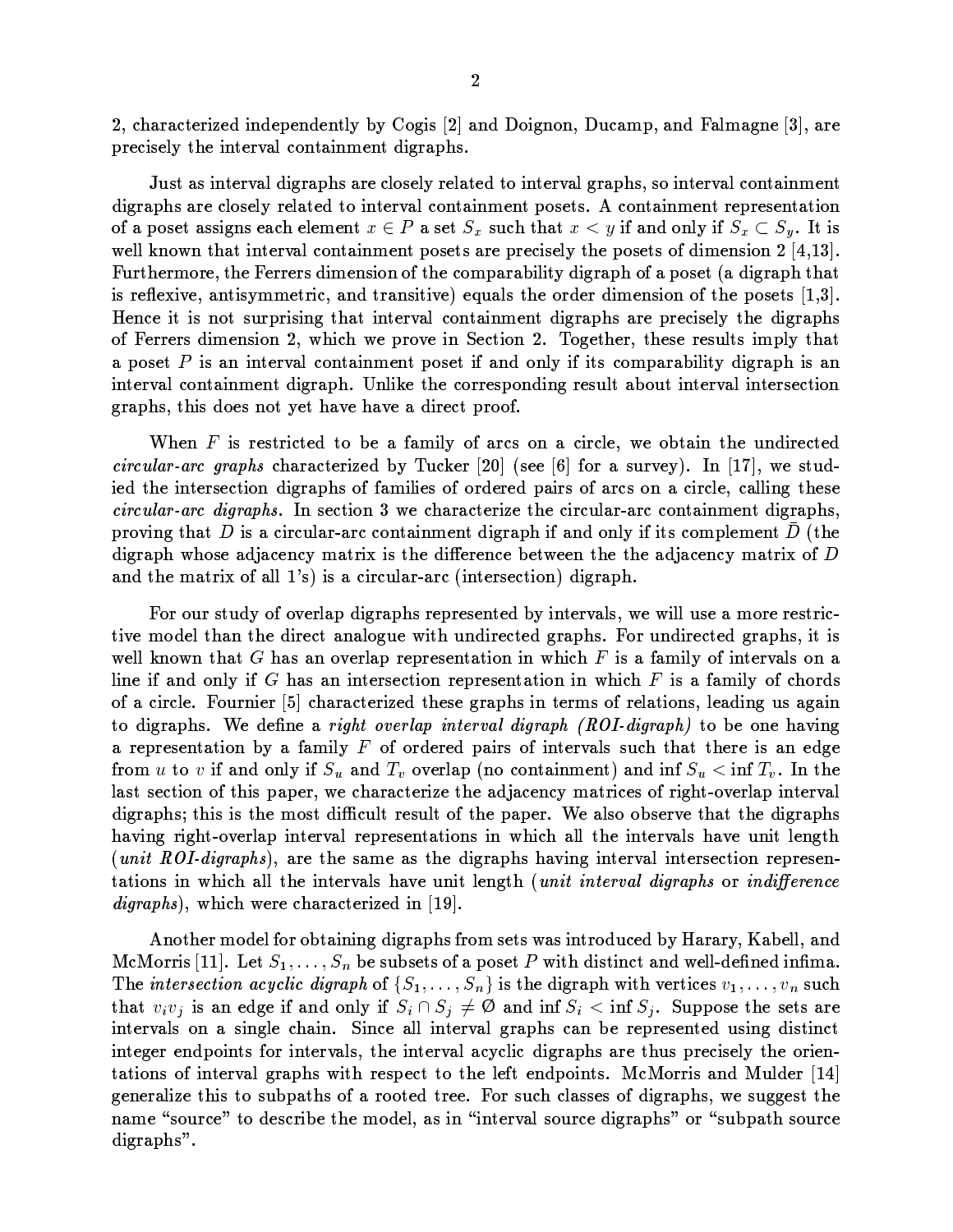#### 2. GRAPHS, DIGRAPHS, AND POSETS

In this section we consider relationships between representations of graphs or posets and representations of digraphs. We write  $u \leftrightarrow v$  and  $u \to v$  to mean "uv is an edge" (in a graph or digraph) and  $u \leftrightarrow v$  and  $u \leftrightarrow v$  to mean "uv is not an edge".

**THEOREM** 1. A graph G is an interval graph if and only if the corresponding symmetric digraph with loops  $D(G)$  is an interval digraph.

**Proof:** Necessity is trivial. If G is an interval graph, with interval  $I_v$  assigned to vertex v, then setting  $S_v = T_v = I_v$  yields an intersection representation of the digraph  $D(G)$ . For sufficiency, suppose  $\{(S_v, T_v): v \in V(G)\}$  is an interval intersection representation of  $D(G)$ , where  $S_v = [a_v, b_v]$  and  $T_v = [c_v, d_v]$ . We claim that setting  $I_v = [a_v + c_v, b_v +$  $d_v$  yields an interval intersection representation of G. The verification depends on the observation that two intervals intersect if and only if each left endpoint is less than or equal to the other right endpoint.

For the desired edges, we want  $I_u \cap I_v \neq \emptyset$  if  $u \to v$  and  $v \to u$  in  $D(G)$ . This means  $c_v \leq b_u$  and  $a_v \leq d_u$ , which implies  $a_v + c_v \leq b_u + d_u$ . Similarly we have  $c_u \leq b_v$  and  $a_u \leq d_v$ , which implies  $a_u + c_u \leq b_v + d_v$ .

The other possibility is  $u \nightharpoonup v$  and  $v \nightharpoonup u$  in  $D(G)$ , but also  $u \rightarrow u$  and  $v \rightarrow v$ . The non-edges imply  $d_v < a_u$  or  $b_u < c_v$ , and also  $d_u < a_v$  or  $b_v < c_u$ . If we choose the first option in each case, the loops give us  $d_v < a_u \leq d_u < a_v \leq d_v$ . If we choose the second option in each case, we find  $b_u < c_v \leq b_v < c_u \leq b_u$ . Hence we must choose first/second or second/first. Summing the resulting inequalities yields  $b_v + d_v < a_u + c_u$ or  $b_u + d_u < a_v + c_v$ . Each of these implies  $I_u \cap I_v = \emptyset$ , as desired.  $\Box$ 

Next we consider interval containment, characterizing the digraphs representable by this model. We use one of the equivalent characterizations of Ferrers digraphs. We prove this for completeness and because we need a slight variant.

1. A digraph is a Ferrers digraph if and only if there exist functions LEMMA  $f,g\colon\thinspace V(G)\to\mathbb{R}$  such that  $u\to v$  if and only if  $f(u)\leq g(v).$  Furthermore, when such functions exist, they can be chosen so the ranges of f and g are disjoint.

**Proof:** Sufficiency of the condition is clear, because the successor sets are ordered by inclusion. For necessity, consider an independent permutation of the rows and columns of the adjacency matrix so that the ones appear in the upper left in the positions of a Ferrers diagram. There is a unique walk of length  $2n$  from the upper right corner to the lower left corner that separates the 1's from the 0's. Select values for  $f(u)$  and  $g(v)$  as follows: If the row corresponding to u is the *i*th row or column crossed in the walk, set  $f(u) = i$ . If the column corresponding to v is the *i*th row or column crossed in the walk, set  $g(v) = i$ . Then  $u \to v$  if and only if  $f(u) \leq g(v)$ .

If any values are shared between  $f$  and  $g$ , then we can reduce all values of  $f$  by an amount smaller than the distance between any two distinct values.  $\Box$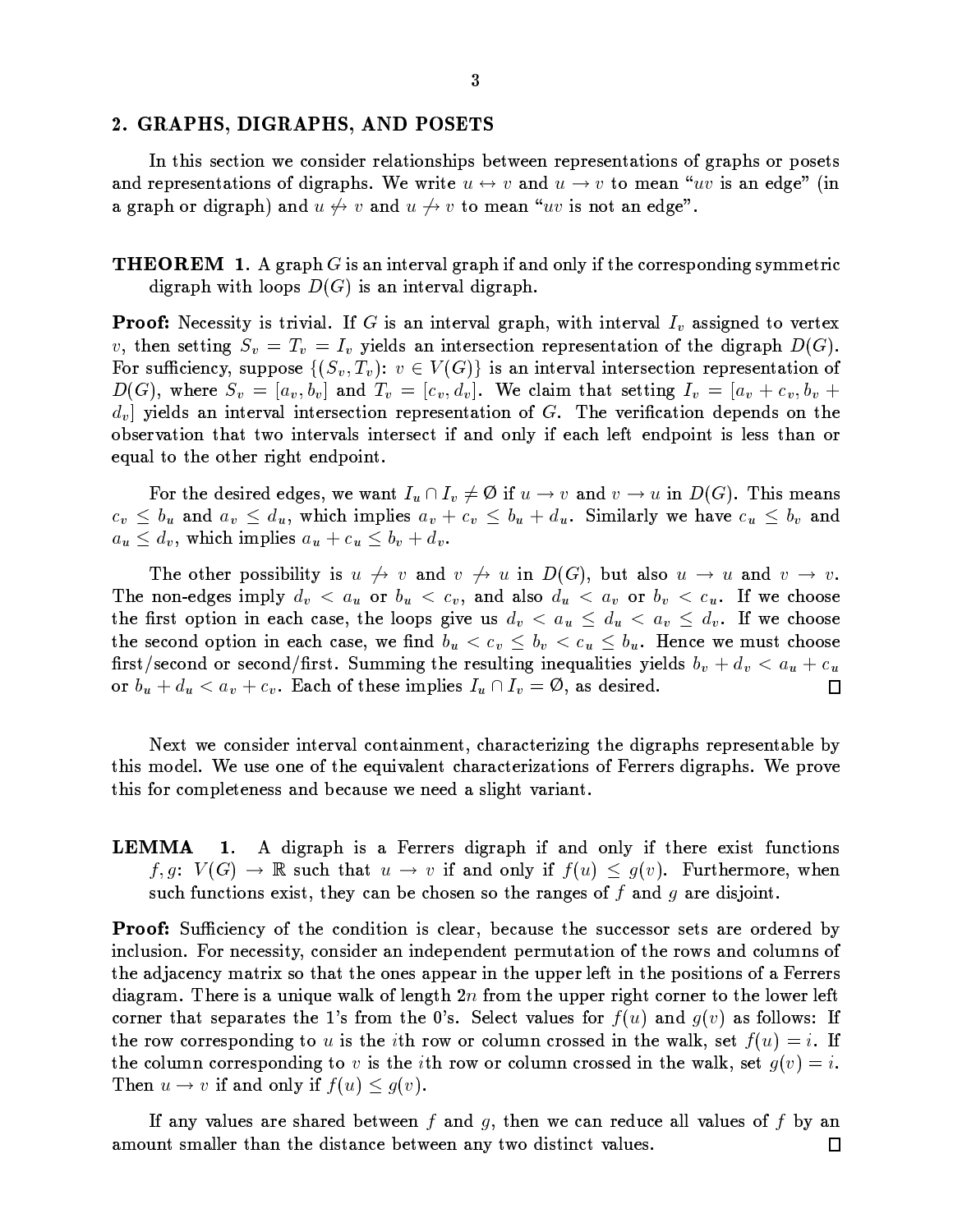For interval containment digraphs there is an alternative model, which we call  $weak$  $\blacksquare$  . The contract of the contract of the contract of the contract of the contract of the contract of the contract of the contract of the contract of the contract of the contract of the contract of the contract of the  $T_v$ , without requiring the containment to be proper. The alternative model is better suited for characterizing interval containment digraphs. Fortunately, the two classes are the same.

**LEMMA** 2. Every interval containment digraph has an interval containment representation such that no source interval equals any sink interval. This also holds for every  $\frac{1}{2}$  meak containment digraph. In particular, the classes of interval containment digraphs and interval weak containment digraphs are the same.

**Proof:** Consider an interval containment representation with the minimum number of identical pairs. If this is nonzero, suppose  $S_n$ ,  $T_n$  are an identical pair with the right endpoint x. By the definition,  $u \not\rightarrow v$ . For all intervals in the representation having right  $\blacksquare$ by an amount less than the distance between any pair of distinct endpoints. No proper HK; 1KriLNHK=?;&>A9T1g/Q@NHK=?; L-B /J?9AB /Q;VE?9bec/Q;ie9Bi/4J?9'>A94ekr T94e@CBF9-;jrVxi9>=Qt9?r /1UHl@OHK94L\*x 9@O99; source intervals and sink intervals.

For the statement about interval weak containment digraphs, again take a weak containment representation with the minimum number of identical pairs. However, since this  $\ldots$ identical to  $S<sub>u</sub>$  leftward and do not change the other intervals sharing that right endpoint.

The final statement follows from the fact that a representation with no source set identical to any sink set is both a containment representation and a weak containment representation.  $\Box$ 

## 6+¦efHKE?>M/QFB\*HgL#/Q;'HK;k@C9>AJQ/1T=?;k@/Hl;F9;k@uefHKE?>M/QVB'HUtu/Q; e\*=?;k1K3-HUt8Hl@B /?LoF9>A>A9>ML dimension at most 2.

 V=?>+;F94T94LALNHK@O3?ckLCrFFi=:LC9| #BC"\$ D9E\$ FA G7HuI}B X,F9&!HgL/Q;-HK;k@C9>AJQ/1T=?;j@A/HK;F9;k@>A9F>A94LC9;j@A/QZ tion of the digraph D, where  $S_v = [a_v, b_v]$  and  $T_v = [c_v, d_v]$ . By the lemma, we may assume . The set of the set of the set of the set of the set of the set of the set of the set of the set of the set of the set of the set of the set of the set of the set of the set of the set of the set of the set of the set of and and the following contract of the contract of the contract of the contract of the contract of the contract of the contract of the contract of the contract of the contract of the contract of the contract of the contract xk33N GHK;5X GHA;5X GHK;5X GHK;5X GHK;5X GHK;5X GHK;5X-01ii;F9KX-02-@ c/Q;ie=21ii;F9KX-02-@ c/Q;ie=21ii if and only if  $d_v \leq b_u$  (the converse of a Ferrers digraph is also a Ferrers digraph). Since always  $c_v \leq d_v$  (from the representation), we have  $D = D_1 \cap D_2$ .

For sufficiency, suppose  $D=D_1\cap D_2$ . Let  $a, b, c, d$  be functions representing  $D_1$  and X'LCriAB@CB /Q@|N1 G-HK;?X!Hwt/Q; e=?;k1K3HUtaQH-\*#:\$]c /Q;ieYN1 G\*HK; XHUt/Q; e=?;I1K3HUt\$\$ - !1Qj6 n!94ekr T99J?9>A3-J]/1KrF9Hl;d \$ & # \$ &xk3@CBF9 LA/Q9/Q=?rF;k@BVT@C>M/Q; LN1g/Q@C9W'@CBF9>A9F>A94LC9;k@A/Q@OHl=?;)Fu@C= >A94/?AB-J]/1KrF94Lm \$ [ # \$ &LCr AB-@pBi/Q@ # \$ -C\$\$ tS=?>+9J?9>A3KG7H?I}B XZF6#<!=] <sup>N</sup> GKH
B <sup>X</sup>! \*X F8HUtu/Q; e =?;k1K3HUt \$ -@# \$ -A\$\$ -?! \$ c8!BkHgB0H2L-@pBF9LC@/Q@C99;k@@CB /Q@K #B"\$ <sup>D</sup> <sup>E</sup>\$ <sup>F</sup> &EQHKJ?9;axk3 "\$@4' \$ <sup>D</sup> ! \$ <sup>6</sup>  $\blacksquare$  . The extra the state of the state of the state of the state of the state of the state of the state of the state of the state of the state of the state of the state of the state of the state of the state of the sta  $\Box$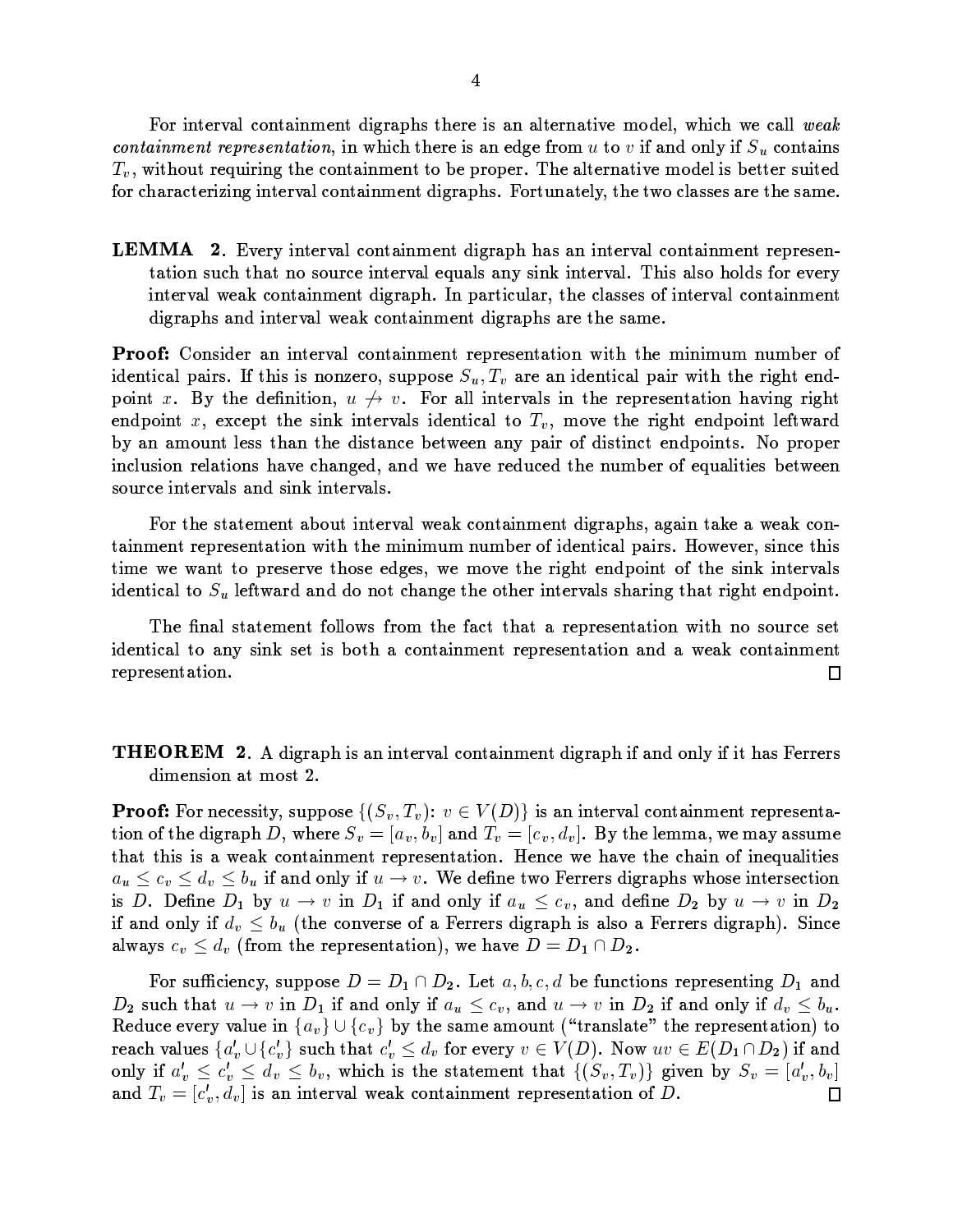**COROLLARY** 1. A poset  $P$  is an interval containment poset if and only if its comparability digraph is an interval containment digraph.

**Proof:** Let  $D(P)$  denote the comparability digraph of P, so that  $u \to v$  in  $D(P)$  if and only if  $u > = v$  in P. Necessity is trivial. If P is an interval containment poset, with interval  $I_v$  assigned to element v, then setting  $S_v = T_v = I_v$  yields an interval containment representation of the digraph  $D(P)$ .

For sufficiency, suppose  $D(P)$  is an interval containment digraph. By Theorem 2, the Ferrers dimension of  $D(P)$  is at most 2. Bouchet [1] proved that the order dimension of a poset equals the Ferrers dimension of its (reflexive, transistive, anti-symmetric) comparability digraph. Hence dim  $P = 2$ . This is turn implies that P is an interval containment poset, as observed in  $[4,13]$ .  $\Box$ 

Since the converse of a Ferrers digraph is also a Ferrers digraph, Theorem 2 also implies that the converse of an interval containment digraph is also an interval containment digraph.

### 3. CIRCULAR-ARC CONTAINMENT DIGRAPHS

A circular-arc containment representation of D assigns pairs  $(S_v, T_v)$  of arcs on a circle to the vertices  $v \in V(D)$  such that  $u \to v$  if and only if  $S_u$  properly contains  $T_v$ . By complementing all the arcs assigned, we see that the converse of a circular-arc containment digraph is also a circular-arc containment digraph. In  $[17]$ , we showed that the complement of a digraph with Ferrers dimension 2 is a circular-arc digraph, but the sufficient condition of Ferrers dimension 2 for the complement to be a circular-arc digraph is not necessary. It turns out that the complements of circular-arc digraphs are precisely the circular-arc containment digraphs.

**THEOREM** 3. A digraph is a circular-arc containment digraph if and only if its complement is a circular-arc digraph.

**Proof:** Suppose  $D$  is a circular-arc containment digraph with circular-arc containment representation  $\{(S_v, T_v)\}\$ , where  $S_v$  has endpoints  $a_v, b_v$  and  $T_v$  has endpoints  $c_v, d_v$  in clockwise order. Then  $u \to v$  if and only if these endpoints occur in the order  $a_u, c_v, d_v, b_u$ in the clockwise sense. By using the argument of Lemma 2, we may forbid shared endpoints between source intervals and sink intervals. Let  $S'_v$  be the complement of  $S_v$  on the circle, together with its endpoints. If  $S_u \supset T_v$ , then  $S_u' \cap T_v = \emptyset$ . If  $S_u \not\supset T_v$ , then the circular order of endpoints starting with  $a_u$  must be  $a_u, c_v, b_u, d_v$  or  $a_u, d_v, b_u, c_v$  or  $a_u, b_u, c_v, d_v$ . In each case,  $S'_u \cap T_v \neq \emptyset$ . Hence  $\{(S'_v, T_v)\}\$ is a circular-arc representation for D.

The other direction follows from the fact that this transformation is reversible; it maps circular-arc containment representations into circular-arc representations and vice versa.  $\Box$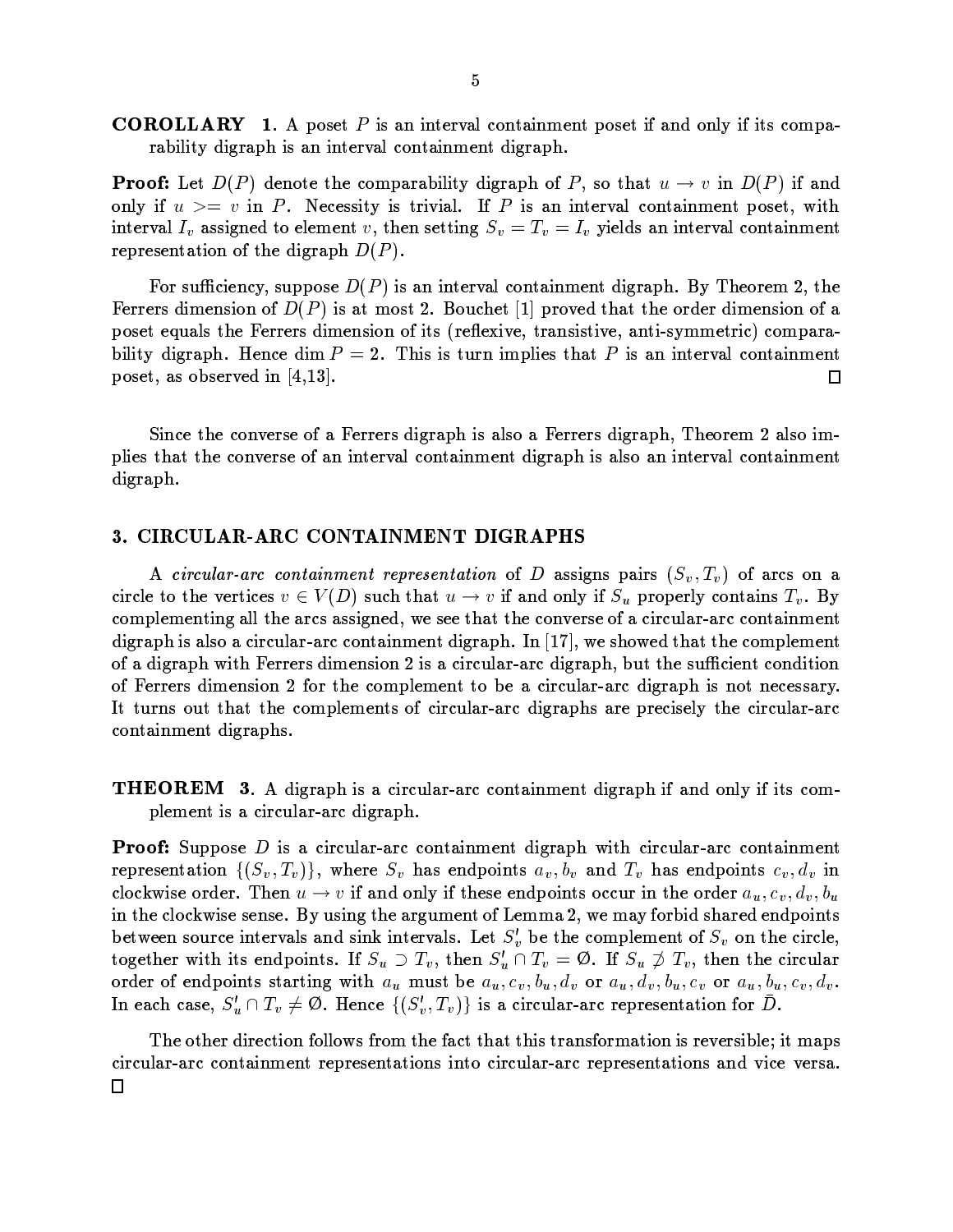### 4. OVERLAP DIGRAPHS

In this section we characterize the adjacency matrices of right-overlap interval digraphs.

**DEFINITION**. A 0,1-matrix has a  $P$ ,  $R$ -partition if its rows and columns can be permuted independently so that its 0's can be labeled  $P$  or  $R$  such that 1) the positions to the right and the positions above any R are also 0's labeled R, and 2) the positions to the left or the positions below any  $P$  are also 0's labeled  $P$ .

Note that this definition applies to non-square matrices (and hence general binary relations) as well as to adjacency matrices of digraphs. As illustrated in the first matrix of Fig. 1, it is easy to see that the R's constitute a Ferrers digraph, and the P's constitute the union of two Ferrers digraphs. Hence any digraph whose adjacency matrix has a  $P, R$ partition is a digraph of Ferrers dimension at most 3.

**THEOREM** 4. A digraph is a right-overlap interval digraph if and only if its adjacency matrix has a  $P, R$ -partition.

**Proof:** Necessity is relatively easy to show. Let  $\{(S_v, T_v): v \in V\}$  be a right-overlap interval representation of a digraph D, where  $S_v = [a_v, b_v]$  and  $T_v = [c_v, d_v]$ . We have  $u \to v$  if and only if  $a_u < c_v < b_u < d_v$ . If  $u \not\to v$ , then  $c_v \geq b_u$  or  $a_u \geq c_v$  or  $b_u \geq d_v$ . The latter two possibilities are not mutually exclusive. We place the position  $uv$  of the matrix in the set R if  $c_v \geq b_u$  and in the set P if  $a_u \geq c_v$  or  $b_u \geq d_v$ . Now place the rows of the matrix in increasing order of the values  $b_u$ , and place the columns of the matrix in increasing order of the values  $c_v$ . If  $(u, v) \in R$ , then every position to the right of  $(u, v)$ and every position above  $(u, v)$  is also in R. If  $(u, v) \in P$  with  $a_u \geq c_v$ , then every position to the left of  $(u, v)$  is in P. If  $(u, v) \in P$  with  $b_u \geq d_v$ , then every position below  $(u, v)$  is in  $P$ . See the first matrix of Fig. 1 for an illustration.

For the converse, consider a permutation of the rows and columns of the adjacency matrix M that exhibits a P, R-partition. As observed earlier, D is the union of three Ferrers digraphs, which we view as sets of positions in the adjacency matrix: 1)  $H_1$  consisting of the P's in M that have only P's to their left, 2)  $H_2$  consisting of the P's in M that have only P's below them, and 3)  $H_3$  consisting of the R's in M. We want to construct intervals  $S_v = [a_v, b_v]$  and  $T_v = [c_v, d_v]$  for all  $v \in V$  such that uv is *outside* all of  $H_1, H_2, H_3$  if and only if  $a_u < c_v < b_u < d_v$ , which makes this a right-overlap interval representation (since we will not have equality between any a's and c's, c's and b's, or b's and d's). The values used for the endpoints will come from a topological ordering of an auxiliary acyclic digraph.

We use  $H_1, H_2, H_3$  to define six partitions of V. Because the successor sets of a Ferrers digraph are ordered by inclusion, we can define a *natural partition* of the rows of the adjacency matrix, with two rows in the same block if and only if the successor sets of the two corresponding vertices are identical. Furthermore, the blocks of the partition received a natural order from the inclusion ordering on the successor sets. The same is true of the predecessor sets and the columns of the adjacency matrix.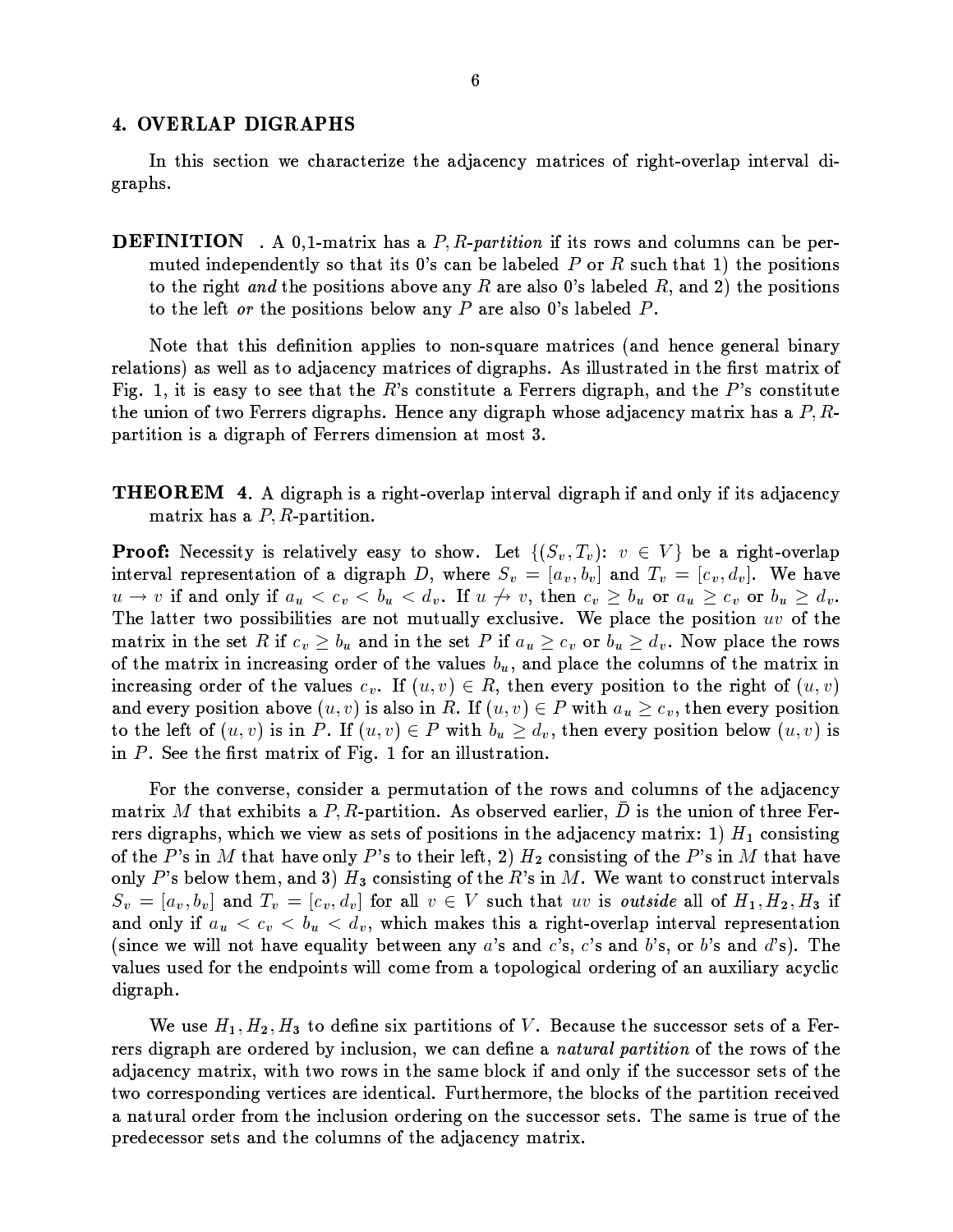The positions of  $H_3$  already occupy those of a Ferrers diagram in the upper right corner of M. For  $H_1$ , we can permute the rows to achieve this in the lower left, and tS=?> c89/Q;0i9>ArV@p9-@pBV9T=Q1KrF;iL@C=/?BkHK9J?9@CBkHgLHK;a@pBV9'1K=Q9>1K9TtS@6-¤9; T9-@pBF9-; /Q@CrF>M/1 partitions that  $H_1$  and  $H_3$  induce on the columns have the columns in the same order, and the natural partitions that  $H_2$  and  $H_3$  induce on the rows have the rows in the same order. This is illustrated in Fig. 1, where we have given names to the blocks of the partitions. Because a row or column of zeros can be placed in R, we may assume that  $A_0, C'_s, B'_0,$ and  $D_{\alpha}$  are non-empty, although  $C_{\alpha}^{\prime\prime}$  and/or  $B^{\prime\prime}$  may be empty.



Fig. 1. Decomposition of adjacency matrix of overlap digraph

 $\bullet$  and a set of the set of the contract of the contract of the contract of the contract of the contract of the contract of the contract of the contract of the contract of the contract of the contract of the contract of  $\blacksquare$  . The contract of the contract of the contract of the contract of the contract of the contract of the contract of the contract of the contract of the contract of the contract of the contract of the contract of the  $\mathcal{M}$  , and  $\mathcal{M}$  as a formulation of the set of the set of the set of the set of the set of the set of the set of the set of the set of the set of the set of the set of the set of the set of the set of the set of t  $B''$  and each C, is the intersection of one  $C'$  and one  $C''$ . In other words, the partition  $\mathbf{R} = \{B_i\}$  is the common refinement of  $\{B_i\}$  and  $\{B_i\}$  with fewest blocks, indexed by @CBF9LCB /Q>A94e=?>Mek9>=?;@pBF9'>A=QLci/Q; eLNHKHw1g/Q>C1K3tS=?>OA R&?6 <!=?@p9-@pB /Q@@pBF9-Hl; ek9L:HK;VEX=Qt@CBF9 various types of B's agrees with the row order for  $H_2$  and  $H_3$ , and the indexing for the C's agrees with the column order for  $H_1$  and  $H_3$ .

`a9T=?; LC@C>Ar T@/Q; /QraL:HU1wHg/Q>A3 efHKE?>M/QFB HK@CB J?9>A@OH2M94L <sup>E</sup> ! c#BkHgB 9X/1U1 "nodes" to distinguish them from the vertices of the original digraph. We will assign distinct integers to these nodes via a map f. Each  $v \in A_i$  will receive  $f(A_i)$  as the value  $\blacksquare$  and the parameter of the parameters and  $\blacksquare$ from one node to another when we want the number assigned to the first node to be less @CB /Q;@CBF9;jrVxV9>+/?LALNHKE?;V9be@p='@CBF9 LC94M=?;ie8c:/Q; e-@CBF9; <sup>F</sup> HU1w1x 9 ABV=:LC9;@C=-HK; T>A94/?LC9 /1K=?;FE'9J?9>A3 edge. Since we want the b-values and c-values to be increasing in rows and columns in  $\blacksquare$  . The following point is a contracted by  $\blacksquare$  . The matrix  $\blacksquare$ /Q; eLNHKHU12/Q>C1K3m- HK;% HUt <sup>6</sup>

If  $u \in A_i$  and  $v \in C'_j$  with  $i \geq j,$  then  $uv \notin E(D)$  and we want  $a_u > c_v$  to forbid right-overlap, while if  $i < j$  we want  $a_u < c_v$  to allow right-overlap if the other inequalities ere also estisfied Hanas fan the nain  $A \cap \mathbb{R}^{n+1}$   $C \subset \mathbb{C}^{n}$  and nut  $A \cup \mathbb{C}^{n}$  in  $\Omega$  if  $\lambda \geq \lambda$ but  $C_l \rightarrow A_i$  if  $i \geq j$ . This defines a linear ordering on  $A \cup C$ . Similarly, for the pair  $D$  Definition  $D$   $D$   $\vdots$   $D$   $\vdots$   $D$   $\vdots$   $C$   $D$   $\vdots$   $C$   $D$   $\vdots$   $C$   $D$   $\vdots$   $C$   $D$   $\vdots$   $C$   $D$   $\vdots$   $C$   $D$   $\vdots$   $C$   $D$   $\vdots$   $C$   $D$   $\vdots$   $C$   $D$   $\vdots$   $C$   $D$   $\vdots$   $C$   $D$   $\vdots$   $C$   $D$   $\vdots$   $C$  linear ordering on  $B \cup D$ .

For the interaction between these two orderings, note first that if we want the  $a$ 's and  $h^i$  to be the endpoints of peal intervals, then we must pessing  $f(A) > f(B)$  if there is a  $\mathcal{A}$  and  $\mathcal{A}$  as  $\mathcal{B}$  and  $\mathbf{W}_{\mathcal{A}}$  represented the last late  $\mathcal{A}$  and  $\mathcal{A}$  are  $\mathcal{A}$  and  $\mathcal{A}$  and  $\mathcal{A}$  are  $\mathcal{A}$  and  $\mathcal{A}$  are  $\mathcal{A}$  and  $\mathcal{B}$  are  $\mathcal{A}$  and  $\mathcal{B}$  are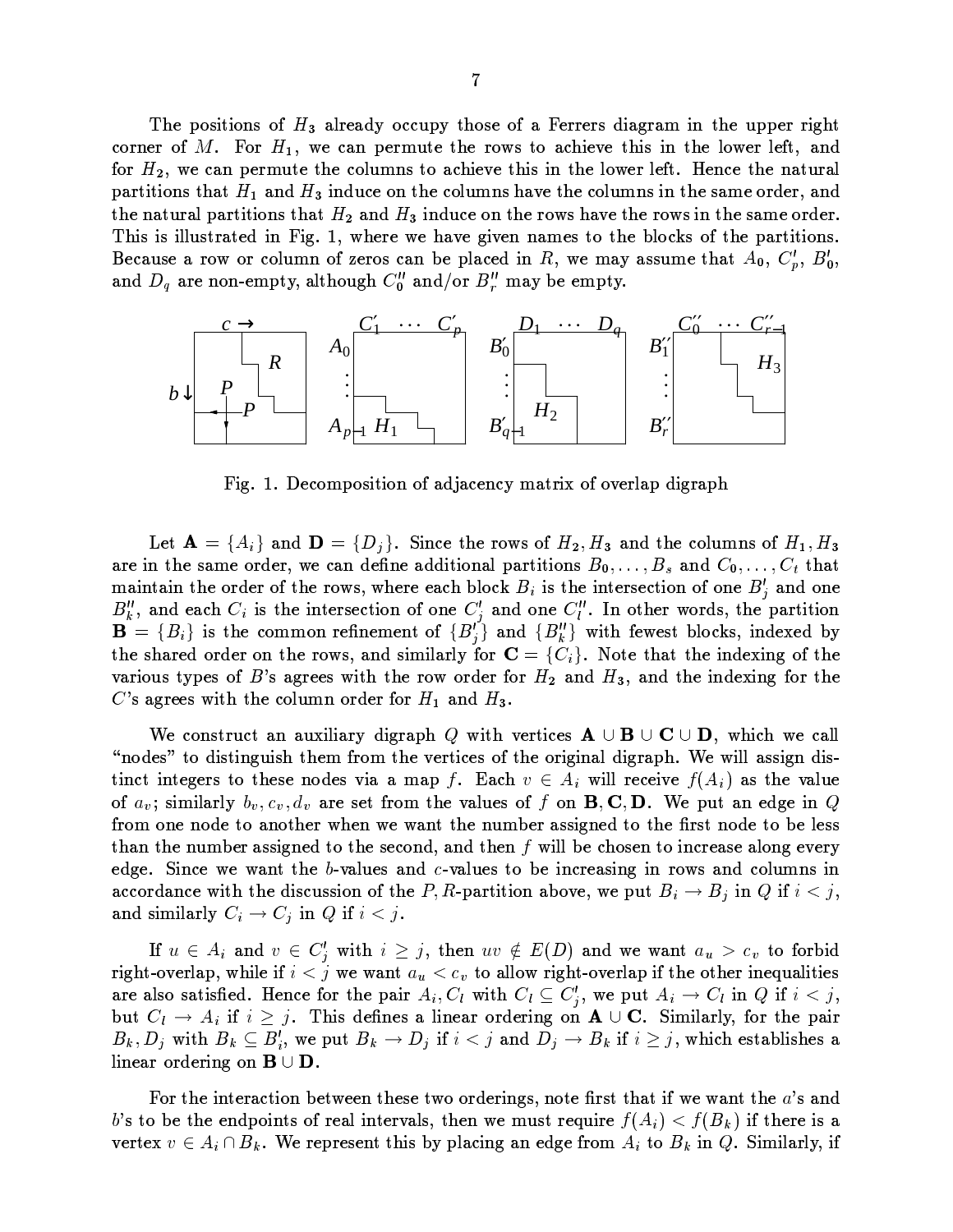$v\in C_l\cap D_j,$  then we add  $C_l\to D_j$  to  $Q.$  Since we have only added edges from  $\{A_i\}\cup\{C_l\}$ to  ${B_k} \cup {D_i}$ , this portion  $Q_1$  of  $Q$  is still acyclic.

We must still consider the requirements imposed by  $H_3$ . Suppose  $u \in B_k$  and  $v \in C_l$ , with  $B_k \subseteq B''_i$  and  $C_l \subseteq C''_i$ . If  $i \leq j$ , then we have  $u \not\rightarrow v$  in D, and we want  $b_u < c_v$  to enforce this in the representation. On the other hand, if  $i > j$ , then possibly  $u \to v$ , and we need to allow this by  $c_v < b_u$ . Hence if  $i \leq j$  we place the edge  $B_k \to C_l$  in Q, while if  $i > j$  we put  $C_l \rightarrow B_k$ . Let  $Q_2$  consist of these edges together with the edges among  $\{B_k\}$ and  $\{C_l\}$ . The edges of  $Q_2$  impose a linear ordering on  $\mathbf{B} \cup \mathbf{C}$ .

Our problem now is to show that  $Q = Q_1 \cup Q_2$  is acyclic. If it is, consider a numbering  $f: V(Q) \to \mathbb{Z}$  such that  $XY \in E(Q)$  implies  $f(X) < f(Y)$ . Then using the values of f to determine  $a_v, b_v, c_v, d_v$  as described above, we have created intervals  $S_v = [a_v, b_v]$  and  $T_v = [c_v, d_v]$  such that  $uv \in E(D)$  if and only if  $a_u < c_v < b_u < d_v,$  and otherwise one of these three inequalities points the other way.

In  $Q_1 \cup Q_2$  we have described three linear orderings (paths): on  $A \cup C$ ,  $B \cup D$ , and  $B \cup C$ . In each ordering, the indices on a particular type of node appear in increasing order; call this property I. If there is a cycle created by adding the edges of  $Q_2$  to  $Q_1$ , then it must use an edge of the form  $B_k \to C_l$  from  $Q_2$ , since all other edges between the two orderings of  $Q_1$  point in the other direction. Choose such an edge so that there is no other edge  $B_{k'}C_{l'}$  with  $k' \geq k$  and  $l' \geq l$ . By property I, there is no edge from a later  $C_{l'}$  to an earlier  $B_{k'}$ , so the choice of k, l implies the cycle must come back to a  $B_{k'}$  with  $k' \leq k$  from an  $A_i$  later than  $C_i$  or come back to a  $D_j$  earlier than  $B_k$  from a  $C_{l'}$  with  $l' \geq l$ . These two possibilities are symmetric; we need only consider one. Suppose the former. Since every node of **A** is adjacent to every node of **C** in  $Q_1$  and we have chosen  $A_i$  appearing later than  $C_l$  in the first linear order, we have  $B_k \to C_l \to A_i \to B_{k'}$  in Q with  $k' \leq k$ . The edge  $B_kC_l$  implies that the positions defined by the blocks  $B_k$  and  $C_l$  are in  $H_3$ . The edge  $C_lA_i$  implies that the positions defined by the blocks  $C_l$  and  $A_i$  are in  $H_1$ . The edge  $A_i B_{k'}$  implies that some row belongs to both  $A_i$  and  $B_{k'}$ . This is impossible, because the rows having positions of  $H_1$  in the original matrix are below those having positions of  $H_3$ in any column. Hence the rows of  $A_i$  are below those of  $B_k$ , but the rows of  $B_{k'}$  are above those of  $B_k$ , by the chosen indexing. The contradiction implies that Q is in fact acyclic.  $\square$ 

If the intervals in a right-overlap interval representation all have unit length, then the condition  $a_u \geq c_v$  for membership in  $H_1$  is equivalent to the condition  $b_u \geq d_v$  for membership in  $H_2$ . Hence a unit ROI-digraph has a permutation of rows and columns and a partition of zeros such that every R has only R's above and to its right, and every P has only P's below and to its left. In [20], it was proved that this condition on an adjacency matrix, called a *monotone consecutive arrangement*, characterizes the intersection digraphs of pairs of unit-length intervals. These are called *unit interval digraphs* or *indifference digraphs*. It is easy to show directly that these classes are the same.

**THEOREM** 5. The class of unit right-overlap interval digraphs is the same as the class of indifference digraphs.

**Proof:** Given an unit interval intersection representation of D, let  $f(u)$  be the midpoint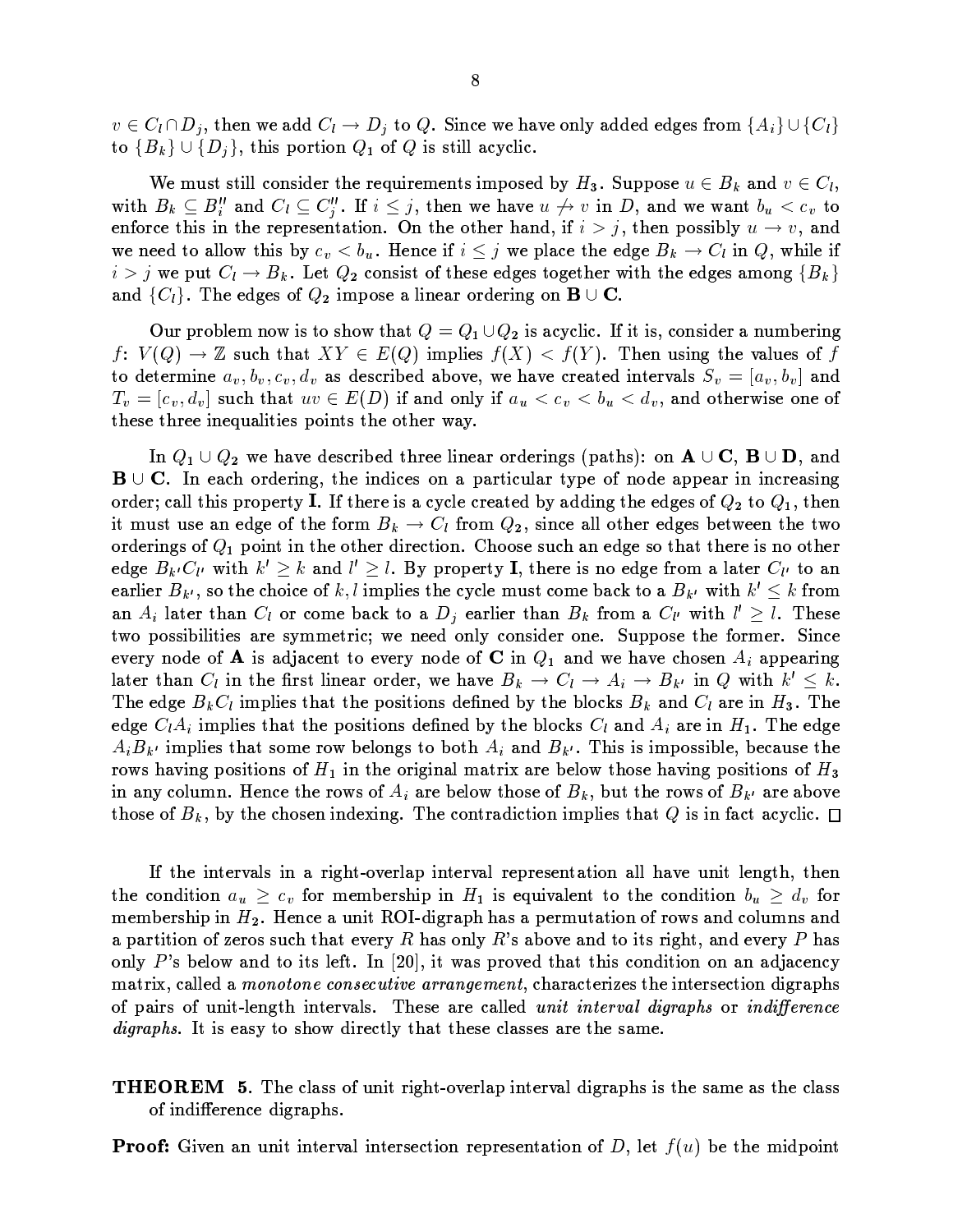of  $S_u$  and  $g(v)$  be the midpoint of  $T_v$ ; this transformation is reversible. Hence D is a unit interval digraph if and only if there exist  $f, g: V(D) \to \mathbb{R}$  such that  $u \to v$  if and only if  $0 \leq |g(v) - f(u)| \leq 1$  (hence the name "indifference" digraph). By a similar association, D is a unit right-overlap interval digraph if and only if there exist  $f, g: V(D) \to \mathbb{R}$  such that  $u \to v$  if and only if  $0 < g(v) - f(u) < 1$ .

To show that these conditions are the same, we observe first that the possibility of  $|g(v)-f(u)|=1$  can be ignored in the condition for finite indifference digraphs. If D has such a representation (and has non-edges), let  $\epsilon$  be the smallest positive value such that some  $g(v)$  and  $f(u)$  differ by  $1 + \epsilon$ . If we multiply all values of f and g by a fixed constant between 1 and  $1/(1+\epsilon)$ , then we have changed no edges and have eliminated all instances where values of  $f$  and  $q$  differ by 1, without introducing any.

Hence D is a unit interval digraph if and only if there exist  $f, g \colon V(D) \to \mathbb{R}$  such that  $u \to v$  if and only if  $-1 < q(v) - f(u) < 1$ . Given such a representation, let  $f'(u) = f(u)/2$ and  $g'(v) = (1+g(v))/2$ . Then  $0 < g'(v) - f'(u) < 1$  if and only if  $-1 < g(v) - f(u) < 1$ , so  $f', g'$  provide a right-overlap interval representation of D. Furthermore, the transformation is reversible, by setting  $f = 2f'$  and  $g = 2g' - 1$  if  $f', g'$  provides a right-overlap interval representation.  $\Box$ 

### References

- [1] A. Bouchet, Etude combinatoire des ordonnés finis Applications, Thèse, Université Scientifique et Médicale de Grenoble (1971).
- [2] O. Cogis, Ferrers digraphs and threshold graphs, *Discrete Math.* 38(1982), 33–46.
- [3] J.P. Doignon, A. Ducamp, and J.-C. Falmagne, On realizable biorders and the biorder dimension of a relation, J. Math. Psych.  $28(1984)$ , 73-109.
- [4] B. Dushnik and E.W. Miller, Partially ordered sets, Amer. J. Math. 63 (1941), 600-610.
- [5] J.C. Fournier, Une caracterization des graphes de cordes, C.R. Acad. Sci. Paris  $286A(1978), 811-813.$
- [6] M.C. Golumbic, Algorithmic Graph Theory and Perfect Graphs, (Acad. Press 1980).
- [7] M.C. Golumbic, Containment graphs and intersection graphs, IBM Israel Scientific *Centre TR*  $135(1984)$ .
- [8] M.C. Golumbic, Interval graphs and related topics, *Discrete Math.* 55(1985), 113–121.
- [9] M.C. Golumbic and E.R. Scheinerman, Containment graphs, posets, and related classes of graphs, in *Combinatorial Mathematics* Proc. 3rd Intl. Conf. NY (1985), Ann. N.Y. Acad. Sci. 555(1989), 192-204.
- [10] L. Guttman, A basis for scaling quantitative data, Amer. Social. Rev. 9(1944), 139– 150.